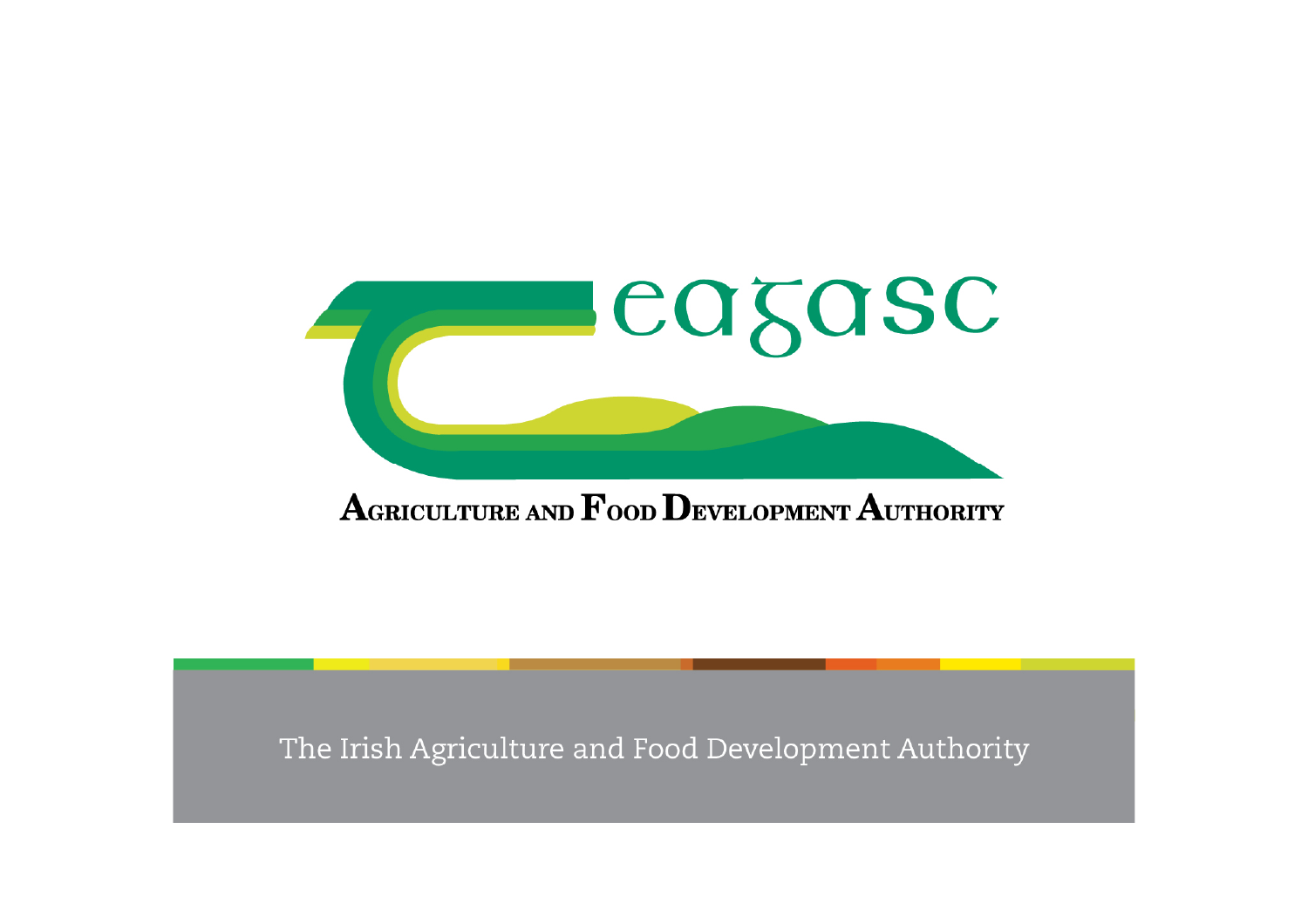# **Teagasc Technology Foresight**

#### **Presentation to the Second Stakeholders' Workshop 12th January, 2016**

**Dr Lance O'Brien Project Manager**

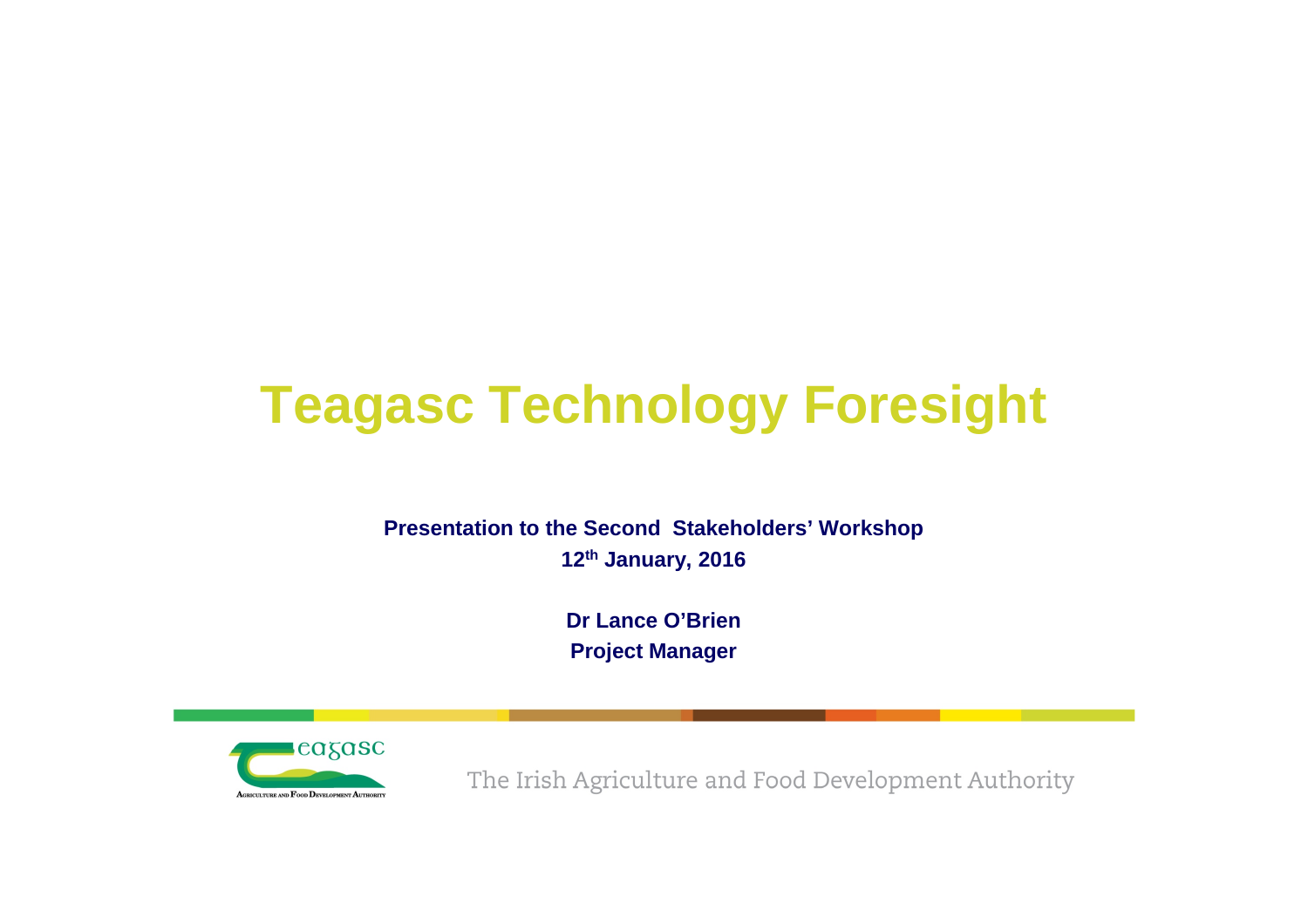### **Why a Foresight Project?**

- Food Wise 2025 identified significant growth opportunities across all sectors of the agri-food industry
- Challenges of profitability, productivity, climate change, natural resource management, waste reduction and healthier diets
- 'Business as usual' approach no longer acceptable
- New knowledge and enhanced movement of knowledge into use are needed to bring about a transformation



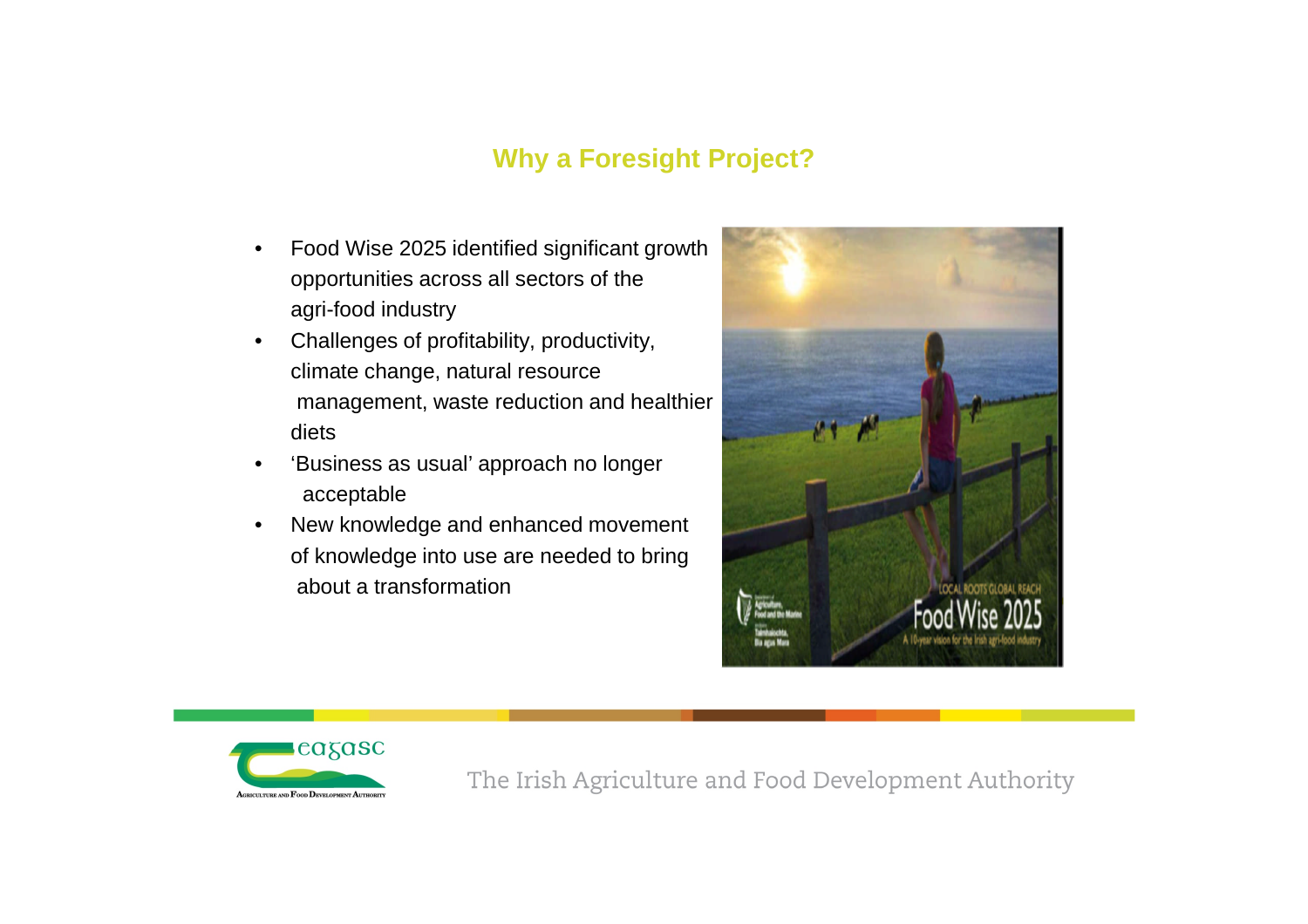### **Disruptive Technologies**

- Spate of disruptive innovation from rapidly accelerating scientific discoveries and new technologies creating major economic shifts and introducing new opportunities and risks
	- Big Data, 3D Printing, Artificial Intelligence, Robotics, Synthetic Biology, Nanotechnology, Biotechnology
- Cycles of technology-induced change have accelerated in the past decade-evidence of exponential rather than linear growth for some technological progress as new technologies converge
- We cannot even begin to conceive of the wider social and economic impacts of these technologies in the long term
- Who foresaw second-order effects of the Internet (Facebook and Twitter) or third-order effects like the use of these innovations for social movements/upheavals (Arab Awakening)?
- Eventually they could conceivably impact all sectors of the economy
- Government, business and society will need to collaborate to introduce policies and institutions to make best use of these new technologies
- We need to prepare in the agri-food sector

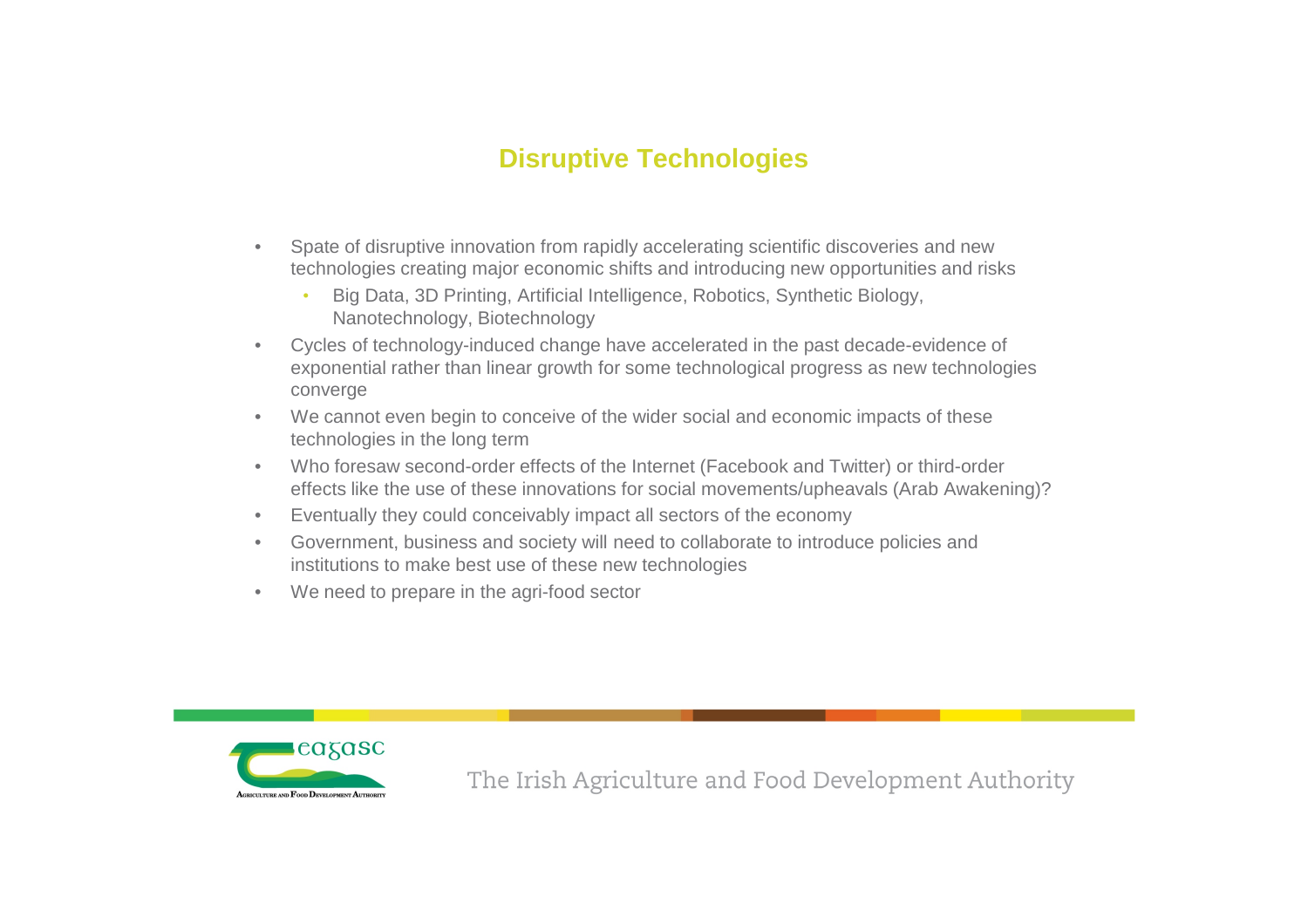### **Teagasc Response**

- Teagasc is committed to the development and application of cuttingedge sustainable processes and technologies
- These are key to achieving improved international competitiveness, responding to the changing needs of the market and the consumer, enhancing the sector's environmental sustainability and developing value-added foods on the home and international markets
- Through Foresight, we will identify the breakthrough technologies which over the long term will enable the Irish agri-food sector and bioeconomy realise its full potential for sustainable growth
- These new technologies will be described later

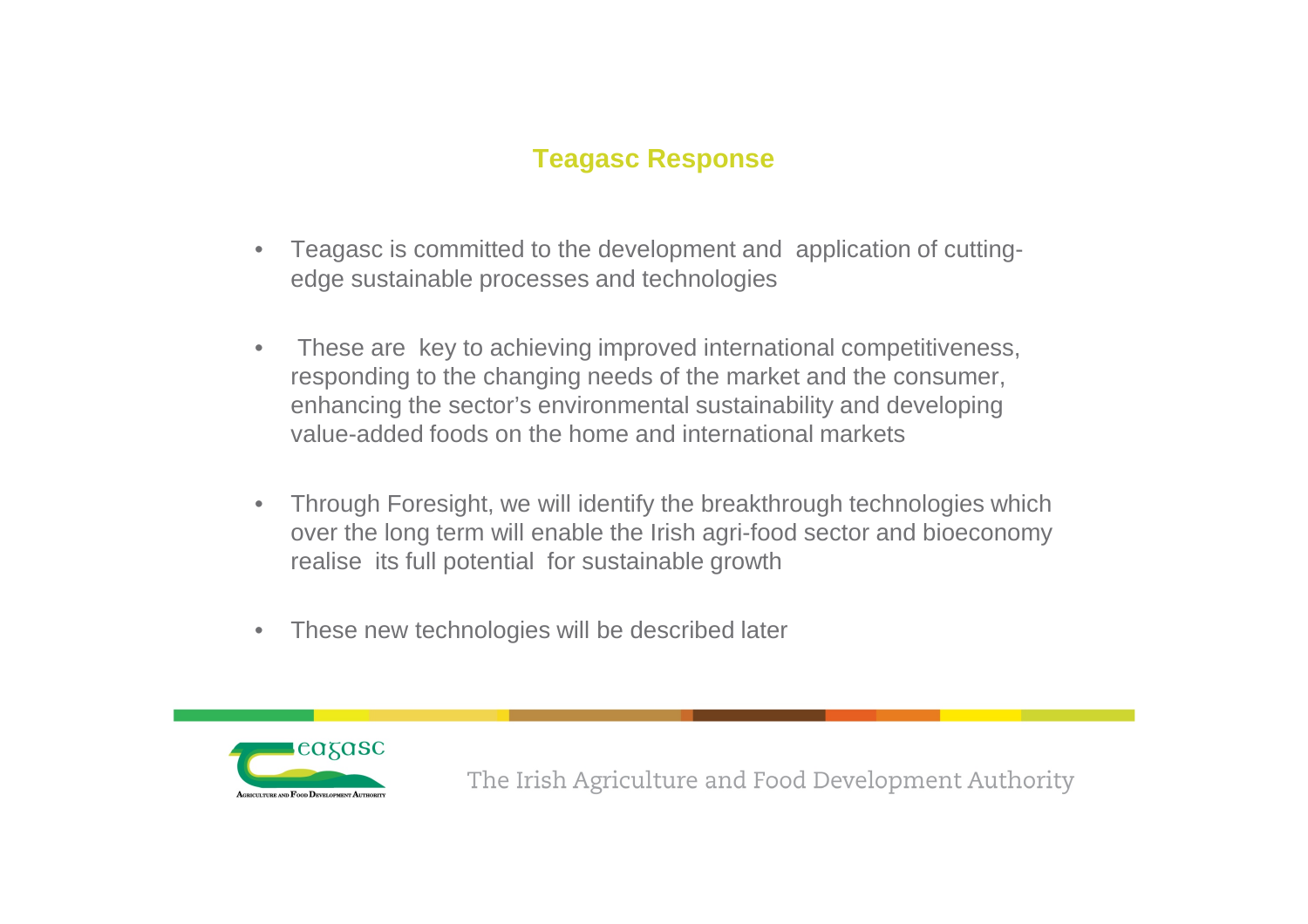#### **Project Overview**



 $-1$ 

The identification of the key technologies that have the potential over the next 20 years or so to underpin competitiveness, sustainability and growth in the Irish agri-food and bioeconomy sector

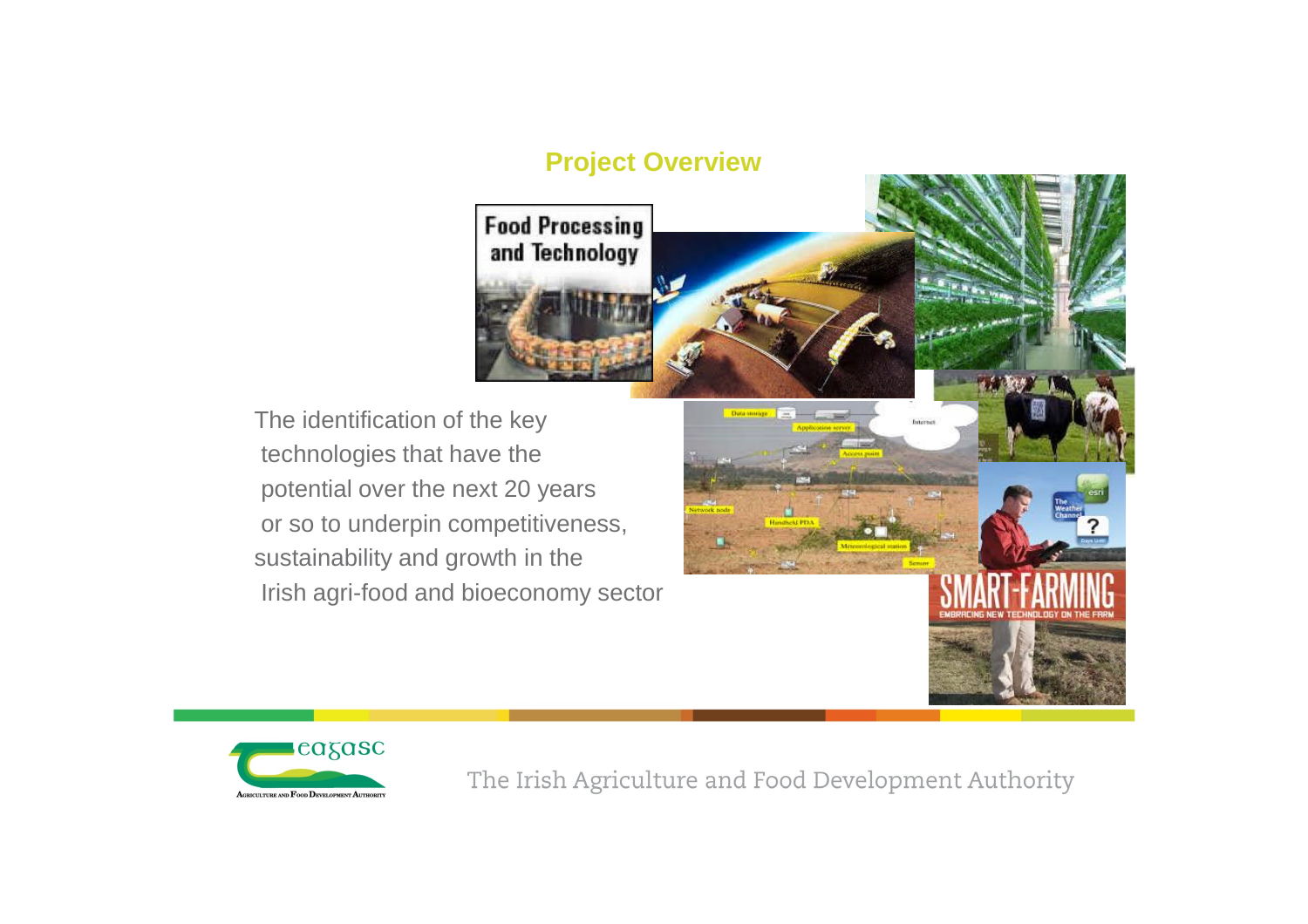# **FORESIGHT is …**

"A change management tool that helps leaders and those responsible for change to…

- Clarify the challenges they face
- Elaborate a hopeful vision of what can be achieved
- Prioritize the actions required and
- Understand the kind of collaboration needed to succeed."

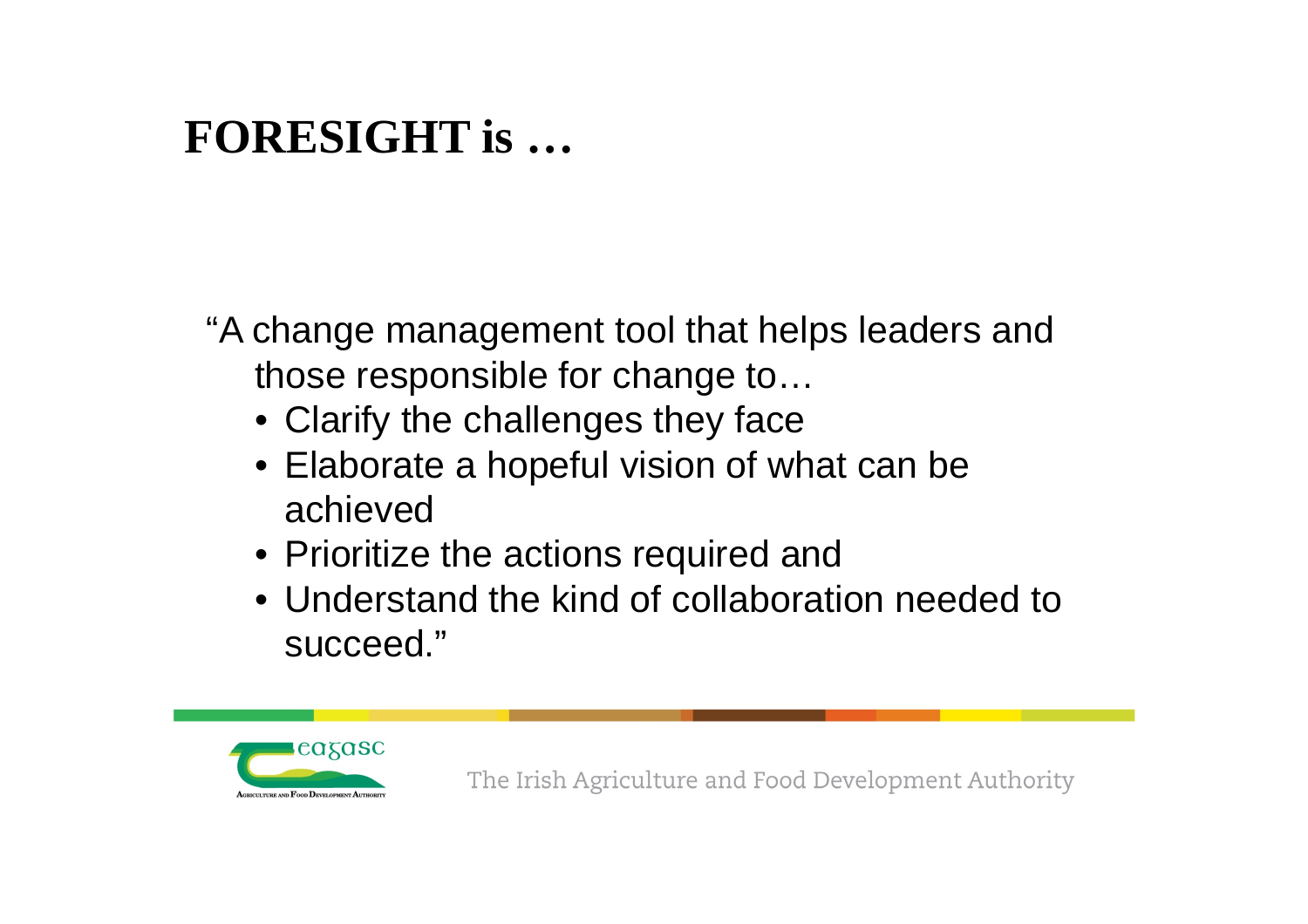### **Characteristics of the Foresight Approach …**

- A willingness to change
- A focus on thinking about the "far" future ...
- A diversity of views from different stakeholders
- Understand Broader **Contextual** Barriers to or Factors for Success
- Clarify **Systemic** Issues
- Escalate 'what now?' questions of **how to act** in immediate future

This requires both a structured approach based on **PROCESS** and **CONTENT**…

Typically this means working with two different modes:

- **DIVERGENT MODE** where every effort is made to move away from usual paradigms, to focus on what is new and prepare the mind for new thinking. This is where new goals and ambitions are created.
- **CONVERGENT MODE** where the group starts to focus on priorities, making choices about what to do next, how to do it and with whom.

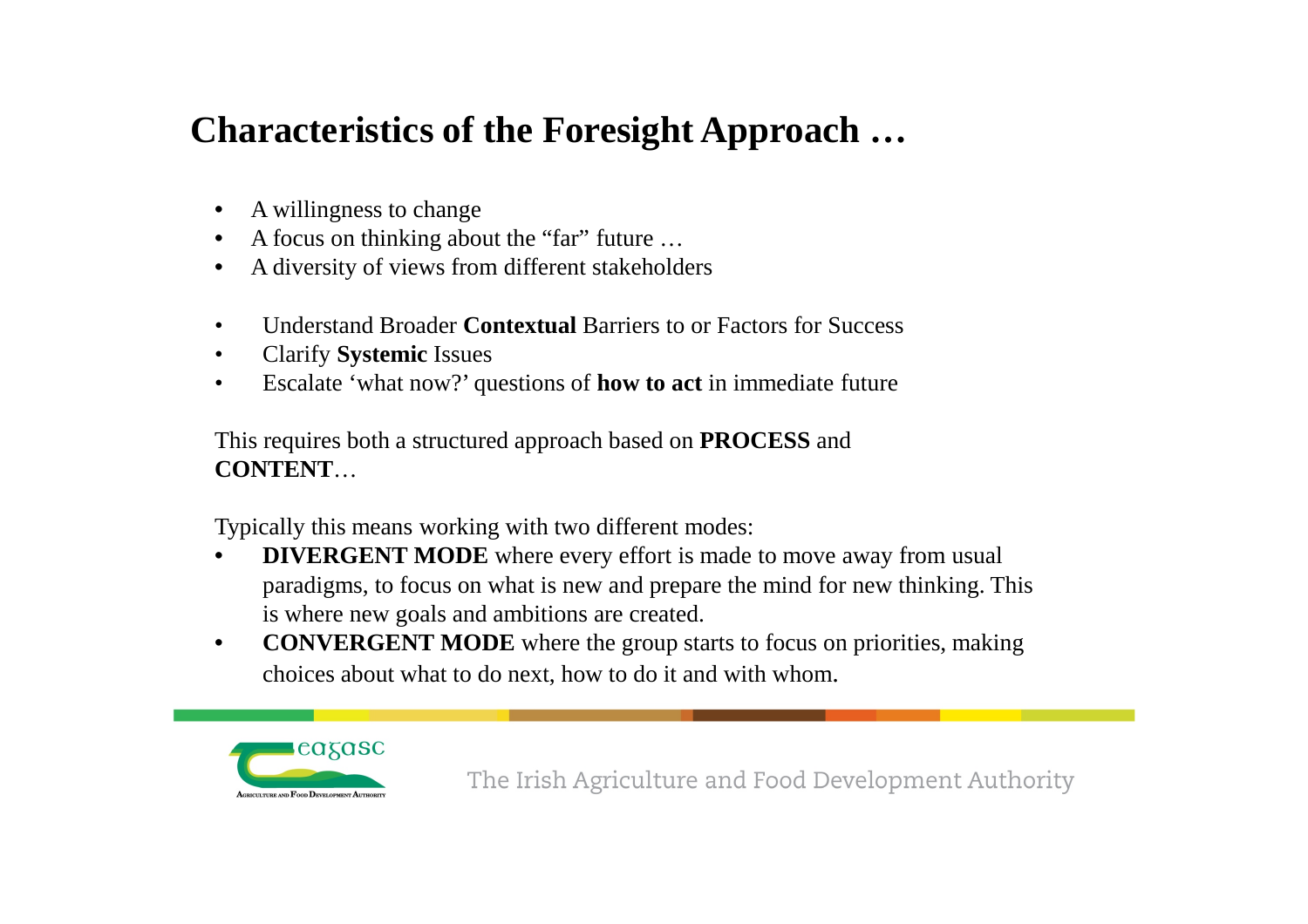### **The Project Structures**



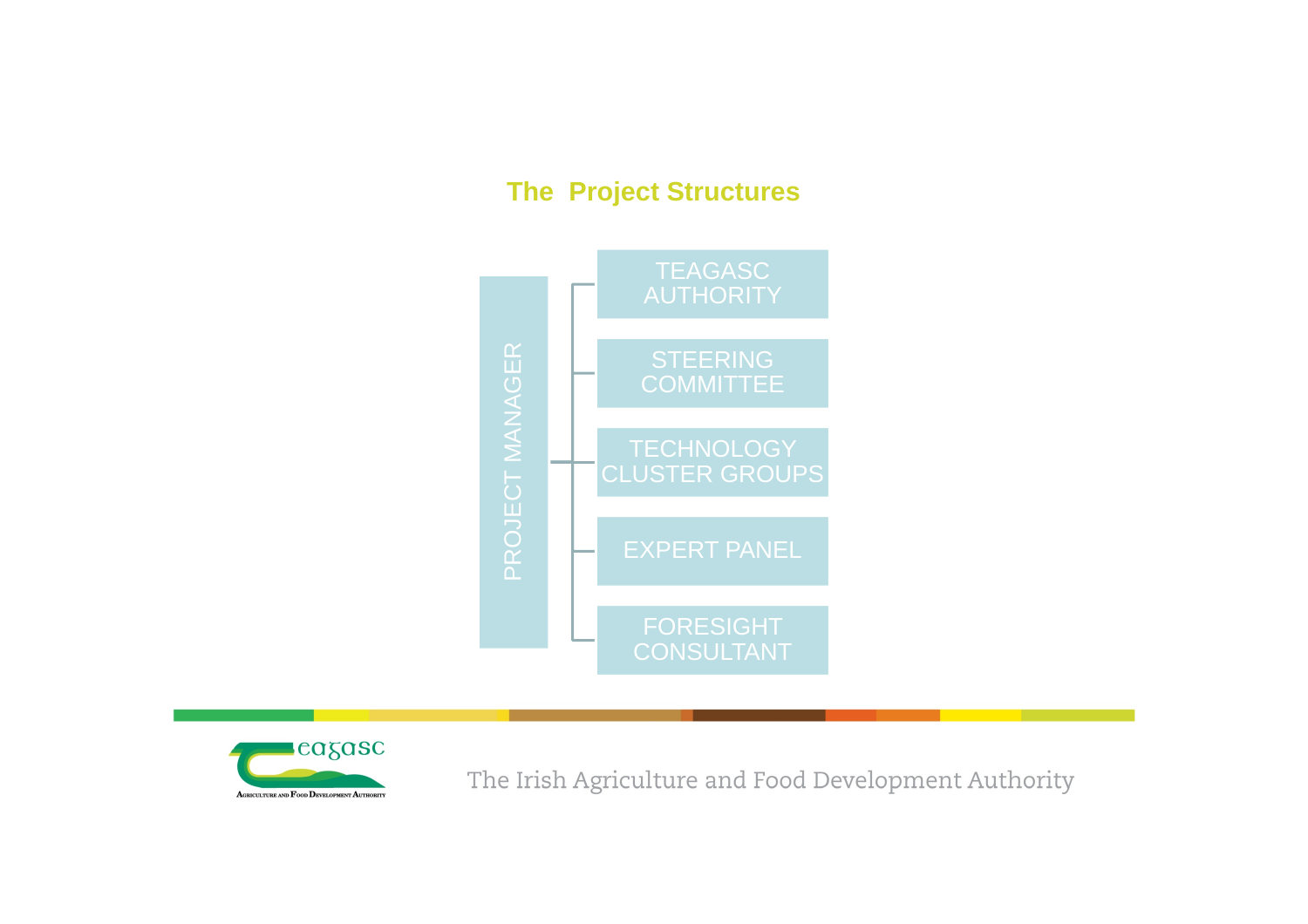# **The Over-all Foresight Process**

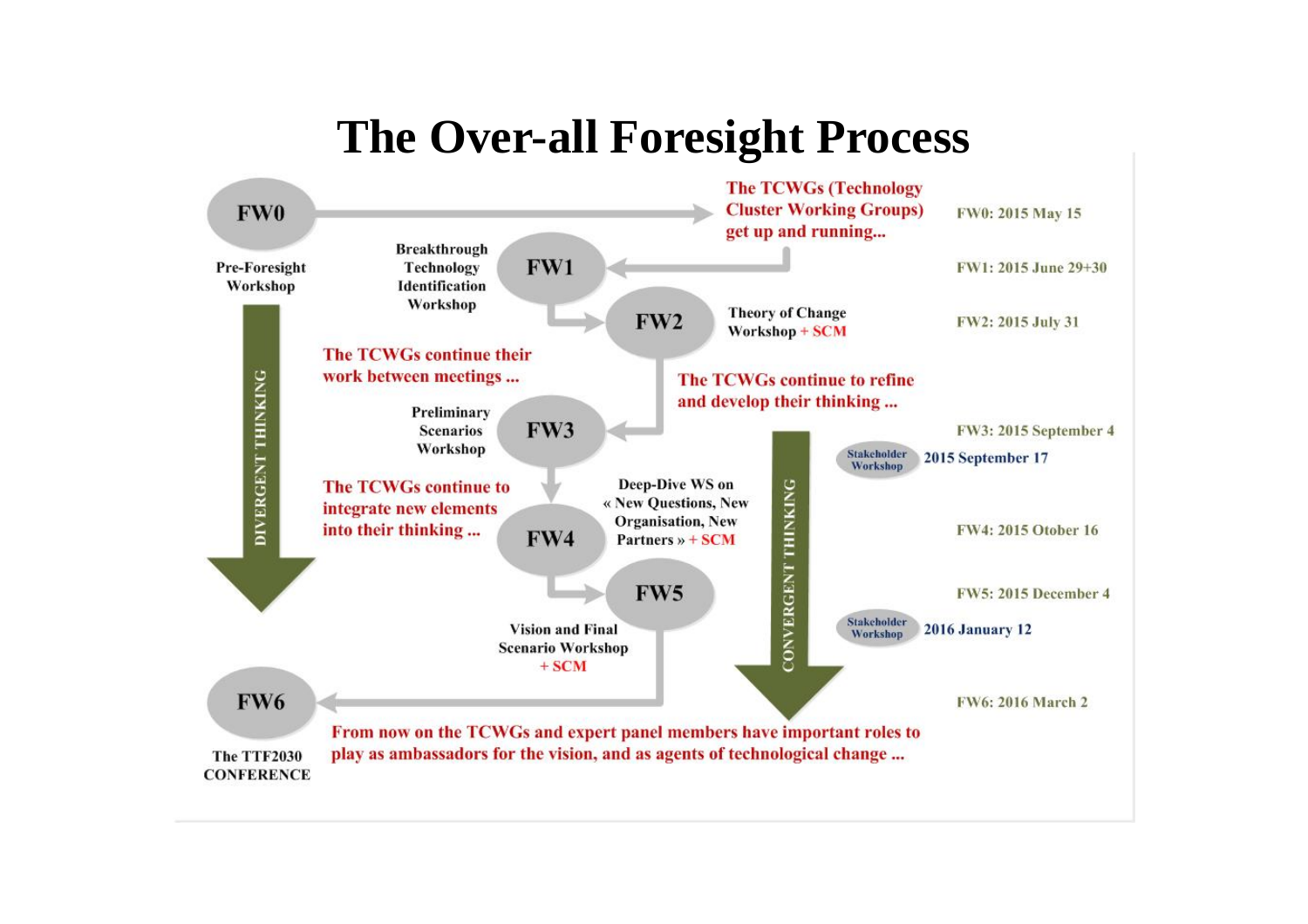### **Beyond FH 2025: Further Opportunities?**

- **New opportunities in Non-food Markets**
	- OECD estimates that the bioeconomy could contribute over \$ 1 trillion of Gross Value Added in OECD countries by 2030, of which 36% will come from primary agricultural production
		- Bioeconomy and Circular Economy
- **The Technology Revolution**
	- Ireland can become a global leader in areas of agricultural technology innovation and benefit from growing global agri-tech markets
	- Ireland can lead in building sustainable agricultural production systems and more sustainable consumption patterns associated with reduced waste, and market this expertise globally
	- Ireland's research strengths in food for health enables it to exploit new opportunities for novel high-value nutrition and wellness products and functional ingredients
- **Research and Development Services**
	- Opportunities for researchers to link with counterparts around the world and make Ireland a centre for internationally mobile R&D undertaken by public and private sectors